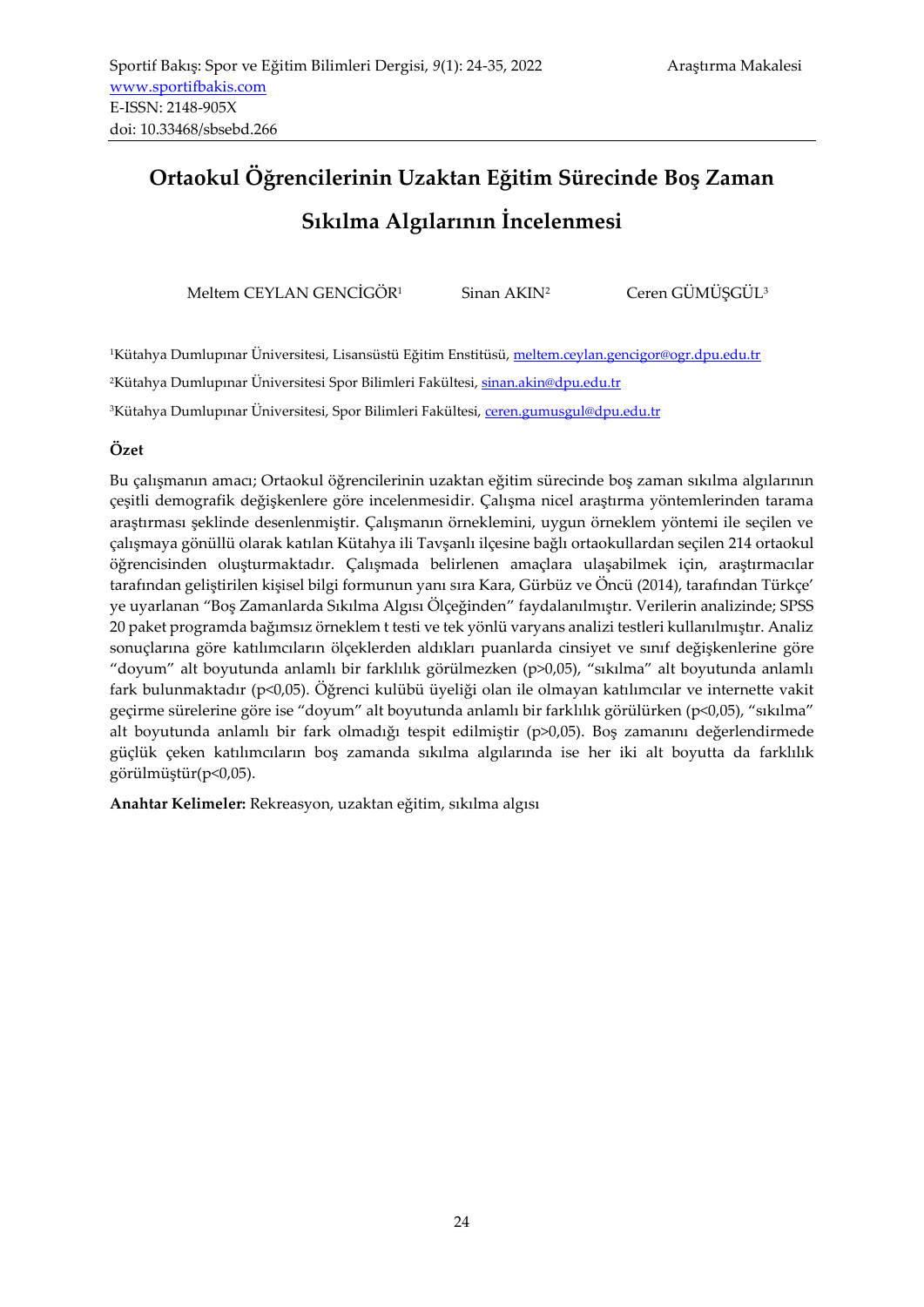# **Investigation of Secondary School Students' Perceptions of Leisure**

### **Boredom in the Distance Education Process**

#### **Abstract**

The purpose of this study was to investigate secondary school students' perceptions of leisure boredom in the distant education process according to variety of demographic factors. The study was designed as a quantitative cross-sectional study. The study sample was consisted of 214 secondary school students from Tavşanlı district of Kütahya province, who were chosen using the appropriate sampling method and willingly participated in the survey. The personal information form created by the researchers and Leisure Boredom Scale adopted into Turkish by Kara, Gürbüz, and Öncü (2014) was used as the data gathering tools. The data were analyzed using the SPSS 20 package program using independent samples t test and one way Anova. According to analyzed results, although there was no significant difference in the "satisfaction" sub-dimension of the participants' scores according to gender and class variable ( $p$ >0.05), there was a significant difference in the "boring" sub-dimension ( $p$ <0.05). Besides, while there was a significant difference in the "satisfaction" sub-dimension ( $p<0.05$ ), there was no significant difference in the "boring" sub-dimension (p>0.05), according to the participants with and without a student club membership, and the time spent on the Internet. It was observed that the participants who had difficulty in evaluating the leisure time had differences in both sub-dimensions of satisfaction and boredom (p<0.05).

**Key Words:** Recreation, distance education, leisure boredom perception

#### **SUMMARY**

**Introduction and Aim:** The effective use of people's leisure time is referred to as recreation. Recreation activities, which are often calming, relaxing, and regenerating, may be used to move individuals away from the strains of a hectic, stressful, monotonous, and dull professional life. Individuals desire to be in an environment where they may socialize with individuals who share their sentiments, escaping the routine and boredom of the workplace by engaging in an activity that is appropriate for them and that they like. Boredom can be evaded in their spare time in this manner. Individuals get rid of the monotony and uninteresting atmosphere of corporate life by engaging in an activity that is suited for them and that they love, and they want to be in an environment where they can mingle with people who will share their sentiments. As a result, kids are diverted from boredom in their spare time. In addition, engaging in leisure activities has an impact on one's quality of life and happiness (Soylu and Siyez 2014). Other elements are also suggested to have a part in the sensation of boredom brought on by a lack of free time. Individuals' engagement in their leisure time declines when impediments to participation and boredom grow to present a major threat to mankind as a whole (Harris, 2000; Kara and Zdedeolu, 2017). Important measures are being taken in all areas in our nation, as they are in the rest of the globe (Gümüşgül and Aydoğan, 2020). As a result of the outbreak, the entire country is unable to leave the house, forcing students to complete their education from their homes. By assessing their leisure time outside of distant education and measuring and evaluating their boredom perceptions, it is attempted to propose alternatives for them to utilize their spare time effectively. **Material and Method:** The study was designed as a quantitative cross-sectional study. The study sample was consisted of 214 secondary school students from Tavşanlı district of Kütahya province, who were chosen using the appropriate sampling method and willingly participated in the survey. A personal information form was created for the study to determine the participants' gender, class, whether they were members of an artistic, cultural, or sporting student club before the pandemic, how much time they spent on the Internet during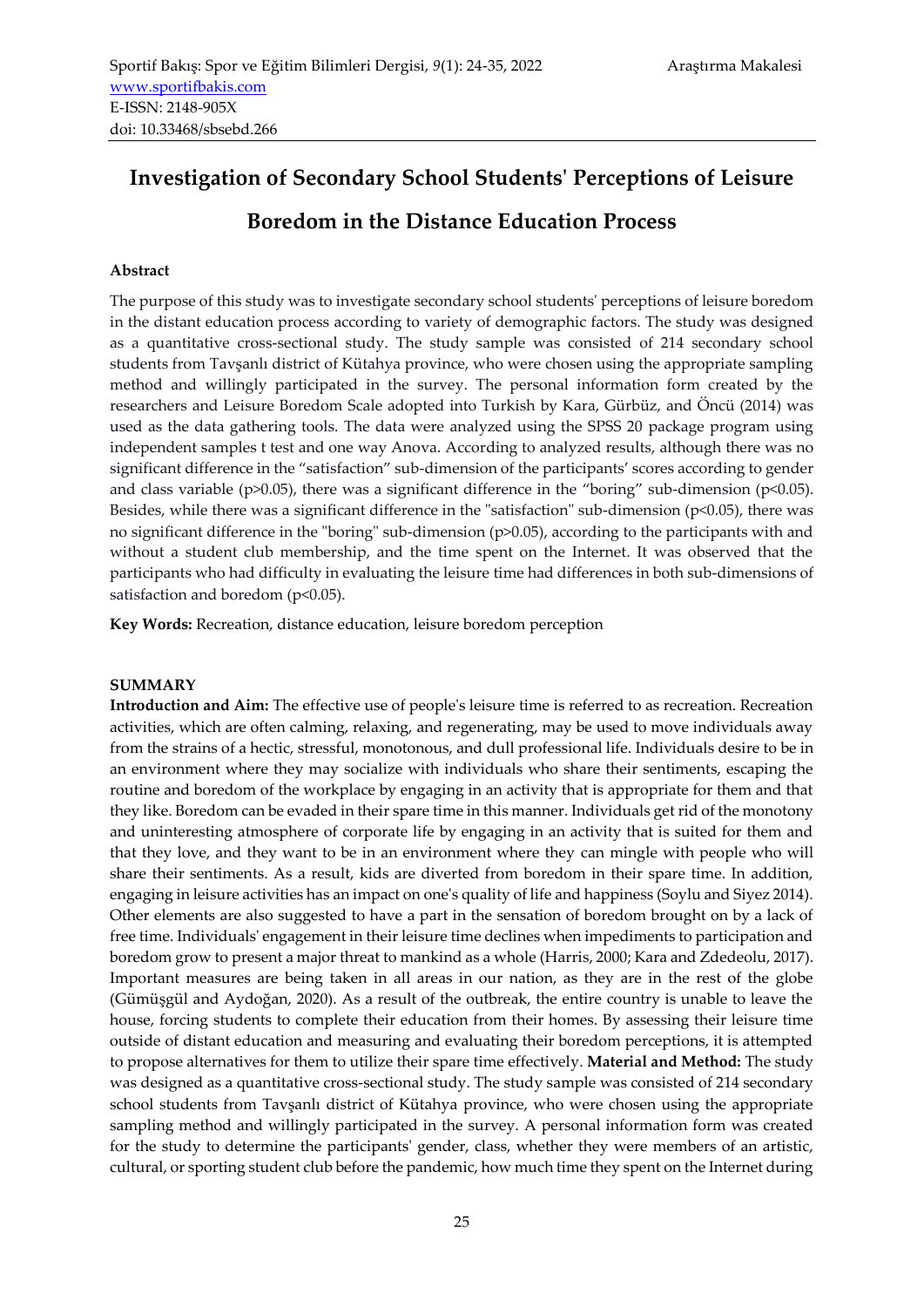the pandemic, and how difficult it was for them to evaluate their free time outside of distance education. Leisure Boredom Scale, adopted into Turkish by Kara, Gürbüz, and Öncü (2014), was utilized to meet the research goals. The information was gathered voluntarily. Descriptive statistical techniques (frequency, arithmetic mean, standard deviation), one-way analysis of variance (ANOVA), and Tukey and Dunnett's C multiple comparison tests were used to analyze the data gathered in the study. **Results:** There was a substantial difference in the participants' perceptions of boredom during leisure time since it was less than. In their study, Yaşartürk, Akyüz, and Karataş (2017) discovered a substantial variation in the boredom sub-dimension based on gender. In this regard, we may conclude that this study backs up our results. The results showed that the participants' 'Satisfaction' sub-dimension scores did not alter substantially depending on the class variable, but the 'Boredom' sub-dimension scores did. While the sub-dimension scores were not statistically different, the 'Dissatisfaction' sub-dimension scores revealed a significant difference in the experience of boredom in leisure time. People who were members of any club in the artistic, cultural, or sports sense before the pandemic scored yes on the 'boring' subdimension (12.25) and yes on the satisfaction sub-dimension (18.55). When these values were compared, it can be understood that participants who did not belong to a student club had a lower opinion of being bored in their leisure time. Only distance education, open education, and digital education were available for the 2020 Spring semester. Face-to-face training was not possible during the spring semester due to COVID 19 (Altun Ekiz, 2020). Students' engagement in outdoor leisure activities was limited as a result of this condition. Because the pupils are unable to expend their energy during the session, their impression of boredom grows, and they have difficulties making use of their spare time. The majority of the students in the research were not members of a sports/cultural/artistic organization, according to the findings. This results in a considerable variation in the satisfaction sub-dimension of the leisure time scale's judgments of boredom. When the participants' leisure time assessment status was assessed, it was discovered that they 'always' struggle to make use of this time. **Conclusion:** The paucity of recreational places and studies was obvious when looking at the survey findings, corroborating the survey. New games, activities, and so forth. Increasing studies, it should be designed to provide diverse living places for the students in the area. Students should be informed by providing essential workshop training, and they should be guided to diverse leisure places by assuring their growth through artistic, cultural, and athletic training following this strategy.

#### 1. **GİRİŞ**

Kişileri yoğun, yorucu, rutin ve sıkıcı olan iş hayatının stresinden uzaklaştırmak; genellikle dinlendirici, rahatlatıcı ve yeniden toparlayıcı özelliğine sahip olan rekraktif nitelikli boş zaman faaliyetleriyle gerçekleşebilmektedir. Kendini gerçekleştirme, boş zamanın rekreasyon tarafından oluşturulan temel kullanılış biçimidir. Rekreasyon genel olarak boş zamanın çeşitli etkinliklerle değerlendirilmesi olarak kabul görmektedir. Rekreasyon, katılanın gönüllü olarak seçtiği ve boş zamanını değerlendirdiği etkinlikleri kapsamaktadır (Can, 2015). Yani rekreasyon, insanların boş zamanlarını verimli değerlendirme etkinlikleridir denilebilir. Rekreasyon etkinlikleri, isteğe bağlı olarak boş zamanlarda katılım ve bireysel haz sağlayan etkinlikler olup diğer yandan da sosyalleşerek heyecanlarının paylaşıldığı yerler oluşturarak bireyleri yalnızlaşmaktan uzaklaştırmakta; anlayış, olumlu sosyal ilişkiler ve sosyal uyumun meydana gelmesine zemin hazırlamaktadır. Rekreasyonun önemi hatta gerekliliği birçok araştırmacı tarafından araştırılarak olumlu yönde etkilerinin olduğu ortaya konmuştur (Işık, 2021; Parlakyıldız ve Koçak, 2022).

Genel olarak bakıldığında, boş zaman aktivitelerine katılmanın yaşam kalitesi ve yaşam doyumunu etkilediği anlaşılmaktadır (Soylu ve Siyez 2014; Ekinci ve ark., 2020). Ancak etkinliğe katılmanın etkinliğin yoğunluğu ve bu etkinliğe yüklenen anlam düşükse veya beklenen seviyenin altında ise can sıkıntısı ortaya çıkmaktadır (Iso-Ahola ve Weissinger, 1990). Teknolojik gelişmelerin bir sonucu olarak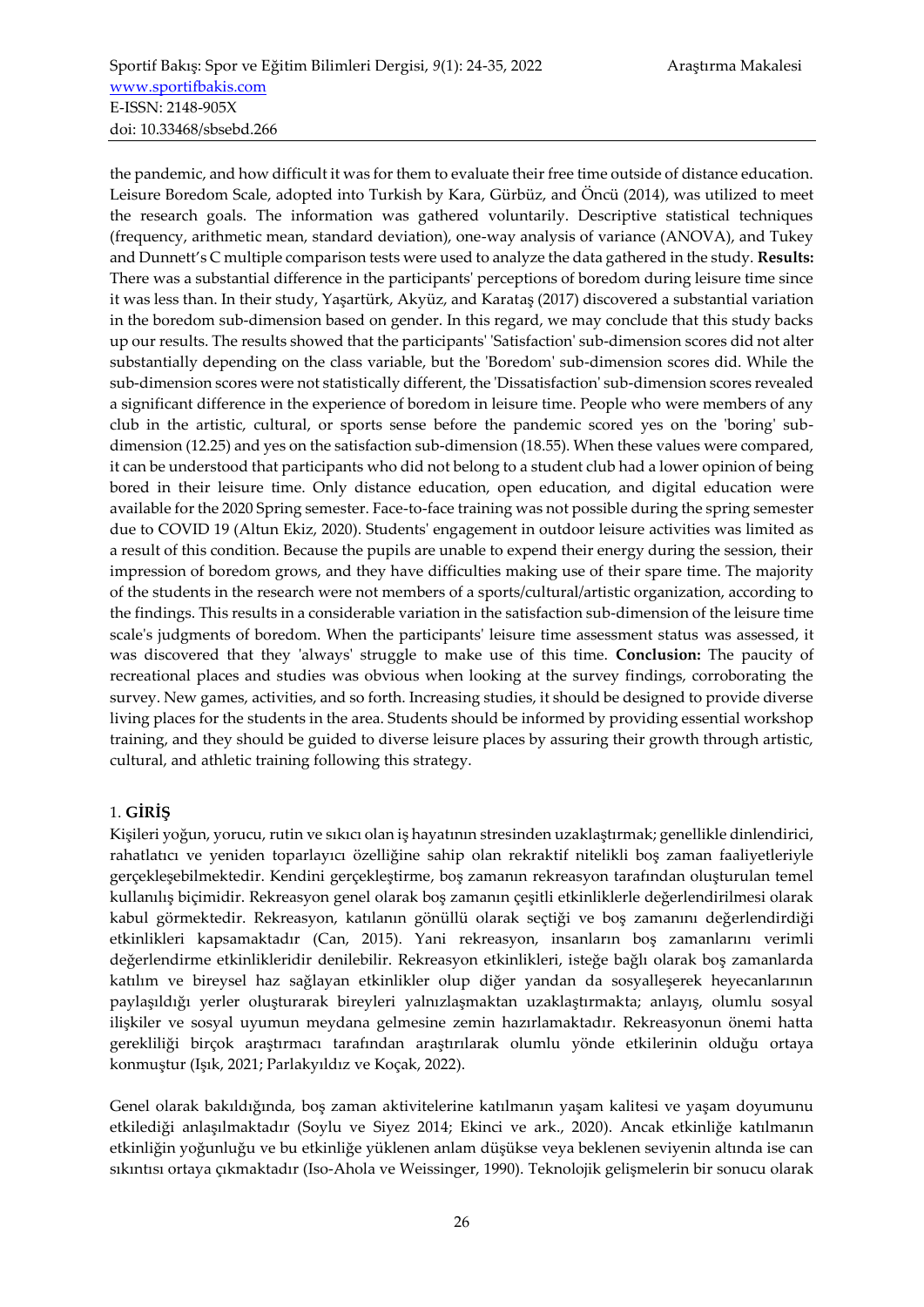insanların boş zamanlarının giderek arttığı ve günümüz bireylerinin bile çalışma hayatlarında olduğundan daha fazla boş zamana sahip olduğu gözlemlenmektedir. Ancak, boş zamanın artması, kişinin kişisel ve sosyal yaşamına sayısız fayda sağlarken, önemli sakıncaları da bulunmaktadır. Bu faydalar veya dezavantajlar, boş zamanın nasıl harcandığı ile doğru orantılıdır (Arslan, 2011; Üstün ve Aktaş Üstün, 2020). Bununla birlikte, boş zaman eksikliğinden kaynaklanan can sıkıntısı hissinde diğer unsurların da rolü olduğu düşünülmektedir. Katılımın önündeki engeller ve can sıkıntısı arttıkça bireylerin boş zamanlarına katılımları azalmaktadır (Harris, 2000; Kara ve Özdedeoğlu, 2017).

Boş zamanlarda yaşanan can sıkıntılarının tarihçesi söz konusu olduğunda, bu fikrin aslen 12. yüzyılda Fransa'da ortaya çıktığı, 14. ve 17. yüzyıllar arasında da İtalya ve İngiltere'ye 1764'te taşındığı ve günümüzde o tarihteki İngiltere süreci ile aynı olduğu görülmektedir. Can sıkıntısının tarih boyunca hoş olmayan duygularla ilişkilendirilen bir kavram olduğu ve insanlar üzerindeki nedenlerini ve sonuçlarını ortaya çıkarmak için çeşitli fikirlerle açıklanmaya çalışıldığı açıktır (Martin ve ark., 2006). Örneğin psiko-dinamik kuram, dikkat kuramı, uyarılma kuramı üzerinde boş zamanda sıkılma algısına ilişkin açıklamalarda bulunulmuştur. İnsan doğası gereği doyum hissine sahip olduğu gibi sıkılma algısına da sahip olmaktadır. Boş zamanlarında doyum yaşayan bireyler aynı zamanda birtakım sebeplerden dolayı sıkılmaya yönelik algı da yaşayabilmektedirler (Doğan ve ark., 2019).

Öğretici ve eğitmenin fiziksel olarak ayrı yerlerde olduğu durumlarda, uzaktan eğitim, yüz yüze ve diğer eğitim yöntem ve teknikleri birlikte kullanılabilmektedir (Allen ve Seaman, 2017). Uzaktan eğitim çevrimiçi ortamlarda zaman ve mekân esnekliğinin sağlandığı, aynı zamanda iletişim ve etkileşimin kurulduğu bir eğitim biçimidir (Aydemir, 2018) ve eğitim bilimleri alanında uzaktan eğitimin uzun süredir var olduğu kabul edilmektedir. Yaklaşık bir yıl öncesine kadar uzaktan eğitim daha çok eğitim süreçlerinden yararlanabilecek kişi sayısını artırmak ve eğitimi desteklemek için kullanılmaktaydı fakat eğitim dâhil birçok zorunlu hizmetin normale dönmesini engelleyen COVID-19 salgını nedeniyle artık eğitimin tüm sektörlerinde kullanılmaktadır (Özdoğan ve Berkant, 2020).

Salgın nedeniyle yüz yüze eğitime alternatif olarak kurulan uzaktan eğitim artık herkesin hayatının bir parçası olmakta, bilgi ve internet teknolojilerinin eğitim ortamlarına getirdiği en önemli değişim haline gelmektedir. Uzaktan eğitim, yüz yüze eğitime alternatif olmaktan çıkmış ve dünyanın hemen her yerinde eğitim faaliyetlerinin yürütüldüğü tek sisteme dönüşmüştür (Koç 2021). Diğer eğitim türleri gibi uzaktan eğitimin de hem yararları hem de sakıncaları vardır. Uzaktan eğitim, öğrencilere esneklik, aynı materyale çeşitli erişim, ucuz maliyet, eğitimin pratikliği ve dağıtımı ve okul dışı ortamın rahatlığından yararlanma olanağı gibi çeşitli avantajlar sunabilmektedir. Keşfeden bir disipline sahip olamama, teknolojinin uzun süreli kullanımından kaynaklanabilecek sağlık sorunlarına sahip olma, altyapı ve teknoloji eksiklikleri nedeniyle süreçten istenilen verimle yararlanamama, eğitimcilere anında soru sorulamaması ve de en önemlisi öğrencilerin fiziksel olarak etkileşimde bulunmamaları, katılım sağlayamamaları gibi problemler yaşanmıştır (Koç, 2021). Bundan dolayı sosyalleşememe de öğrenciler için sürecin getirdiği başlıca dezavantajlardır. Ayrıca pandemiyle birlikte öğrencilerin boş zaman tercihleri de değişime uğramış (Üstün ve ark., 2021) ve öğrenciler bu süreçte sahip oldukları boş zamanları değerlendirmede çeşitli zorluklar yaşamışlardır. Bu da onların boş zamanda sıkılma algılarını etkilemiştir. Dolayısıyla mevcut araştırmada ortaokul öğrencilerinin uzaktan eğitim sürecinde boş zaman sıkılma algılarının çeşitli demografik değişkenlere göre incelenmesi amaçlanmıştır.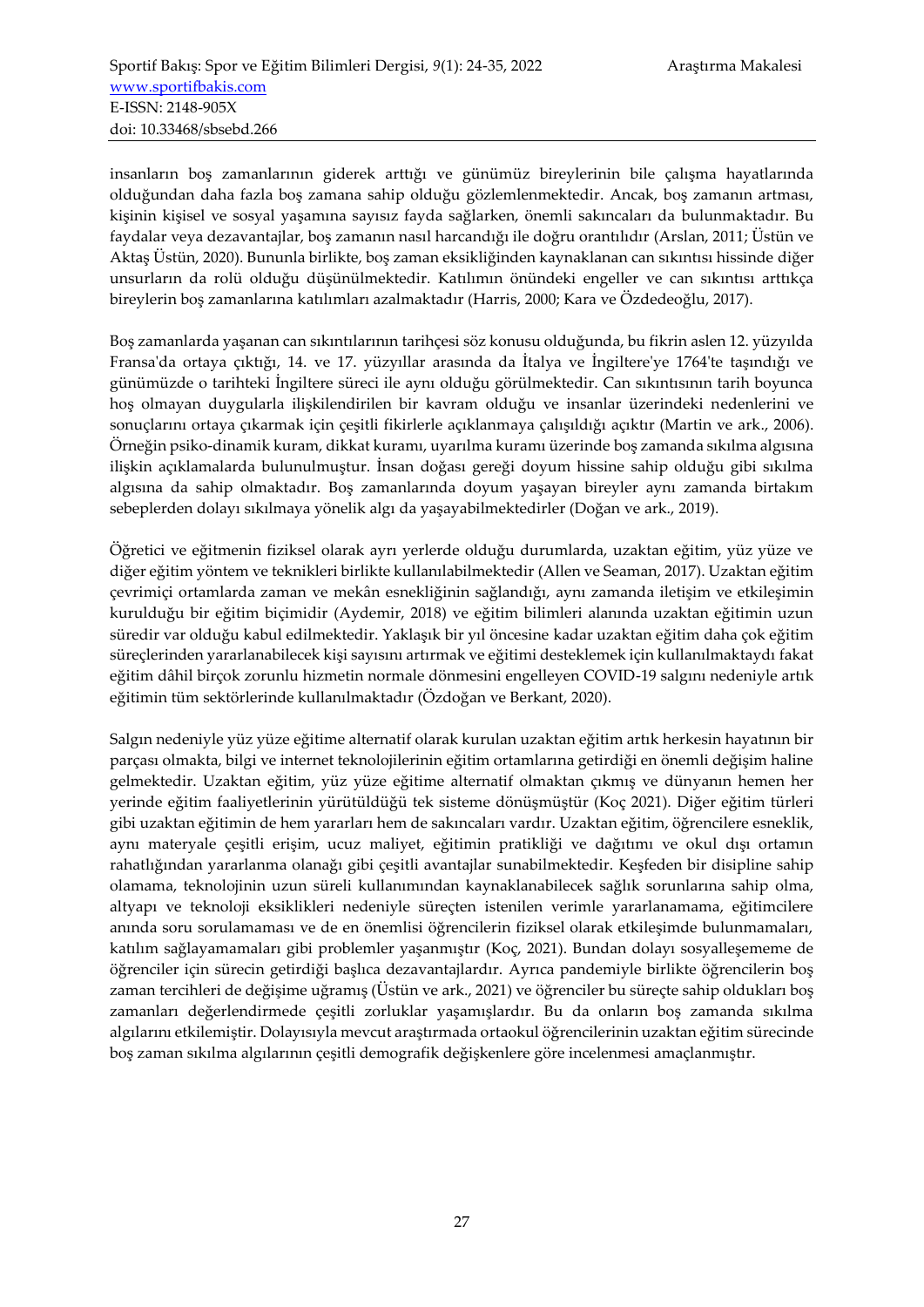#### **2. MATERYAL VE METOT**

#### *2.1. Evren ve Örneklem*

Çalışmanın evrenini, 2020-2021 eğitim-öğretim yılında Kütahya ili Tavşanlı ilçesinde bulunan 5.6.7.ve 8. Sınıfta öğrenimlerine devam eden ortaokul öğrencileri oluşturmaktadır. Çalışmanın örneklemini ise kolayda örneklem yöntemi ile seçilen ve istekli olarak anket çalışmasına katılan 214 ortaokul öğrencisi oluşturmaktadır.

#### *2.2. Veri Toplama Araçları*

#### *2.2.1. Kişisel Bilgi Formu*

Çalışmada katılımcıların cinsiyet, sınıf, pandemi öncesinde sanatsal / kültürel / sportif herhangi bir kulübe üyelik olup olmadığı, pandemi sürecince dersler haricinde internette geçirilen süre ne kadar, uzaktan eğitim dışında kalan serbest zamanları değerlendirmekte ne derece güçlük çekildiği gibi bilgileri tespit etmek amacıyla kişisel bilgi formu düzenlenmiştir.

#### *2.2.2. Boş Zaman Sıkılma Algısı Ölçeği (BZSAÖ)*

Iso-Ahola ve Weissinger (1990) tarafından "boş zamandaki can sıkıntısı algılarındaki bireysel farklılıkları" değerlendirmek için oluşturulmuştur. Ölçeğin olasılıkları "kesinlikle katılmıyorum" ile "kesinlikle katılıyorum" arasında değişmektedir. Kara, Gürbüz ve Öncü (2014), çeşitli meslek kategorilerinde çalışan yetişkinlere uygulanan orijinal haliyle Türkçe versiyonunun yetişkinlere uyarlanmasının geçerlik ve güvenirlik araştırmasını gerçekleştirmiştir. "Sıkılma" alt boyutu (1,2,6,7,10) bireyin boş zaman etkinliklerine yönelik olumsuz tutumunu göstermektedir (genellikle boş zamanlarımda yaptığım şeylerden hoşlanmam ama takılıp kalırım). "Doyum" alt boyutu (3,4,5,8,9) bireyin boş zamana yönelik olumlu tutumunu göstermektedir (boş zaman kavramından hoşlanıyorum). Bu çalışma kapsamında yapılan analiz bulgularına göre ölçeğin iç tutarlılık katsayısı (Cronbach Alpha) can sıkıntısı alt boyutu için 0.72, Doyum alt boyutu için 0.72toplamda ise 0.77'dir.

#### *2.3. Verilerin Toplanması*

Gönüllülük ilkesine göre beden eğitimi ve spor dersinde uzaktan eğitim sürecindeki öğrencilere "Kişisel Bilgi Formu" ve "Boş Zamanda Can Sıkıntısı Algı Ölçeği" verilmiştir. Ölçekler kullanılmadan önce öğrencilere eğitim verilerek soruların dürüstçe cevaplanmasının gerekliliği vurgulanmıştır. Ölçeklerin her katılımcı için doldurulması yaklaşık 10 dakika sürmüştür. Çalışmada veriler araştırma ve yayın etiğine uyularak toplanmıştır.

#### *2.4. Verilerin Analizi*

Araştırmada toplanan verilerin analizinde betimsel istatistik yöntemler (frekans, aritmetik ortalama, standart sapma), cinsiyet ve Pandemi öncesinde sanatsal/kültürel/sportif herhangi bir kulübe üyeliği olup olmama değişkenlerinin değerlendirilmesinde bağımsız örneklem t-testi, sınıf, katılımcıların internette vakit geçirme sürelerine, boş zamanı değerlendirmede güçlük çekme değişkenlerinin değerlendirilmesinde ise tek yönlü varyans analizi (ANOVA) ile Tukey ve Dunnett's C çoklu karşılaştırma testleri kullanılmıştır.

Verilerin analizinde, frekans (n), yüzde (%), aritmetik ortalama (X) ve standart sapma (Ss) gibi tanımlayıcı istatistiksel yöntemlerin yanı sıra çarpıklık ve basıklık (verilerin normal dağılımı) değerleri ile Leveneto verilerin parametrik testler için gereksinimleri karşılayıp karşılamadığına bakılmıştır. (Varyansların eşitliği). İstatistiksel analizde anlamlılık düzeyi  $\alpha$ =0.05 olarak belirlenmiştir.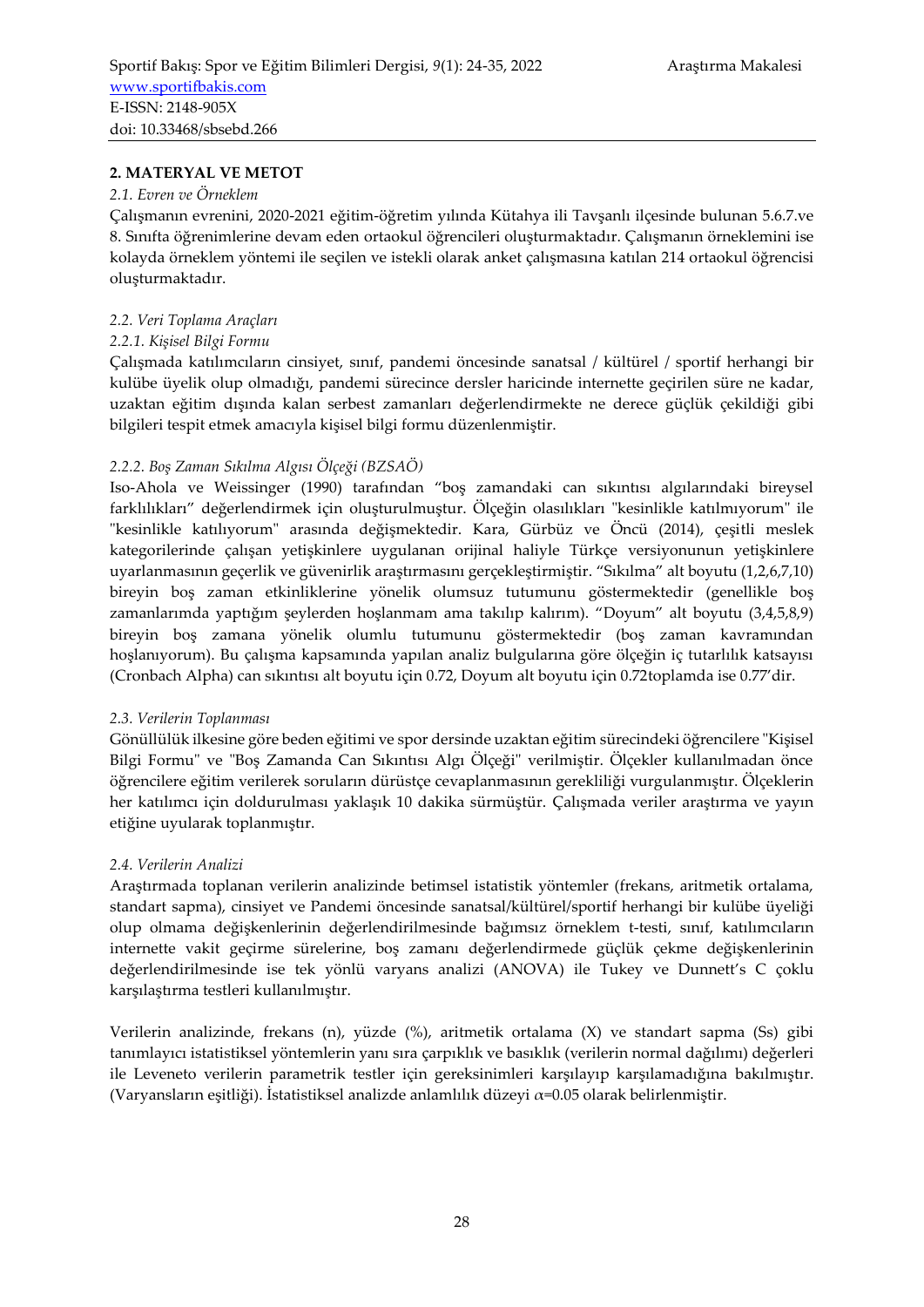#### **3. BULGULAR**

| Tapio I. Vernerin ortalania, standart saphia, çarpıklık ve basıklık değerleri | N   | Ort.   | Std.<br>Sapma |                   | Carpiklik |                   | <b>Basılık</b> |
|-------------------------------------------------------------------------------|-----|--------|---------------|-------------------|-----------|-------------------|----------------|
| Değişken                                                                      |     |        |               | <b>İstatistik</b> | Std. Hata | <b>İstatistik</b> | Std. Hata      |
| <b>Sikilma</b>                                                                | 214 | 12.897 | 4.058         | ,389              | .166      | $-.284$           | ,331           |
| Dovum                                                                         | 214 | 17.439 | 3.240         | .004              | ,166      | $-.435$           | ,331           |

**Tablo 1.** Verilerin ortalama, standart sapma, çarpıklık ve basıklık değerleri

Tablo 1'de verilerin parametrik test gerekliliklerini karşılayıp karşılamadığını belirlemek için kullanılan çarpıklık ve basıklık (verilerin normal dağılımı) değerleri yer almaktadır. Tabachnick ve Fidell (2013)'e göre alt boyutların çarpıklığı ve basıklığı +1,5 ile -1,5 arasında değiştiğinde, bu alt boyutların normal dağılım parametrelerine uygun koşullara sahiptir. Çarpıklık ve Basıklık (verilerin normal dağılımı) puanları, verilerin parametrik test gereksinimlerini karşılayıp karşılamadığını göstermektedir.

| Cinsiyet                            | N   | $\mathbf{0}_{\mathbf{0}}^{\prime}$ |
|-------------------------------------|-----|------------------------------------|
| Kadın                               | 126 | 58,9                               |
| Erkek                               | 88  | 41,1                               |
| Toplam                              | 214 | 100,0                              |
| Sinif                               | N   | $\mathbf{O}_{\mathbf{O}}^{\prime}$ |
| 5. Sinif                            | 62  | 29,0                               |
| 6. Sinif                            | 38  | 17,8                               |
| 7. Sinif                            | 72  | 33,6                               |
| 8. Sinif                            | 42  | 19,6                               |
| Toplam                              | 214 | 100,0                              |
| Pandemi öncesinde                   |     |                                    |
| Sanatsal/Kültürel /Sportif herhangi | N   | $\mathbf{0}_{\mathbf{0}}^{\prime}$ |
| bir kulübe üyeliğiniz var mıydı?    |     |                                    |
| Evet                                | 60  | 28,0                               |
| Hayır                               | 154 | 72,0                               |
| Toplam                              | 214 | 100,0                              |
| Pandemi sürecinde dersler           |     |                                    |
| haricinde internette geçirdiğiniz   | N   | $\mathbf{O}_{\mathbf{O}}^{\prime}$ |
| süre ne kadar                       |     |                                    |
| Hiç                                 | 11  | 5,1                                |
| 1-3 Saat                            | 159 | 74,3                               |
| 4-6 Saat                            | 35  | 16,4                               |
| 7 Saat ve üzeri                     | 9   | 4,2                                |
| Toplam                              | 214 | 100,0                              |
| Uzaktan eğitim dışında kalan boş    |     |                                    |
| zamanlarınızı değerlendirmekte      | N   | $\mathbf{0}_{\mathbf{0}}^{\prime}$ |
| güçlük çekiyor musunuz?             |     |                                    |
| Her Zaman                           | 14  | 6,5                                |
| Bazen                               | 149 | 69,6                               |
| Hiçbir Zaman                        | 51  | 23,8                               |
| Toplam                              | 214 | 100,0                              |

**Tablo 2.** Katılımcılara ilişkin demografik değişkenlerin sıklık ve yüzdelik dağılımları

Analiz sonuçlarına göre katılımcıların %58,9'u kız, %41,1'i erkeklerden oluşmaktadır. Sınıf bazında 5.sınıflardan 62, 6. Sınıflardan 38,7.sınıflardan 72, 8. Sınıflardan 42 öğrenci mevcuttur. Pandemi öncesinde Sanatsal/Kültürel/Sportif herhangi bir kulübe üyeliği olanların 60 olmayanların sayısı 154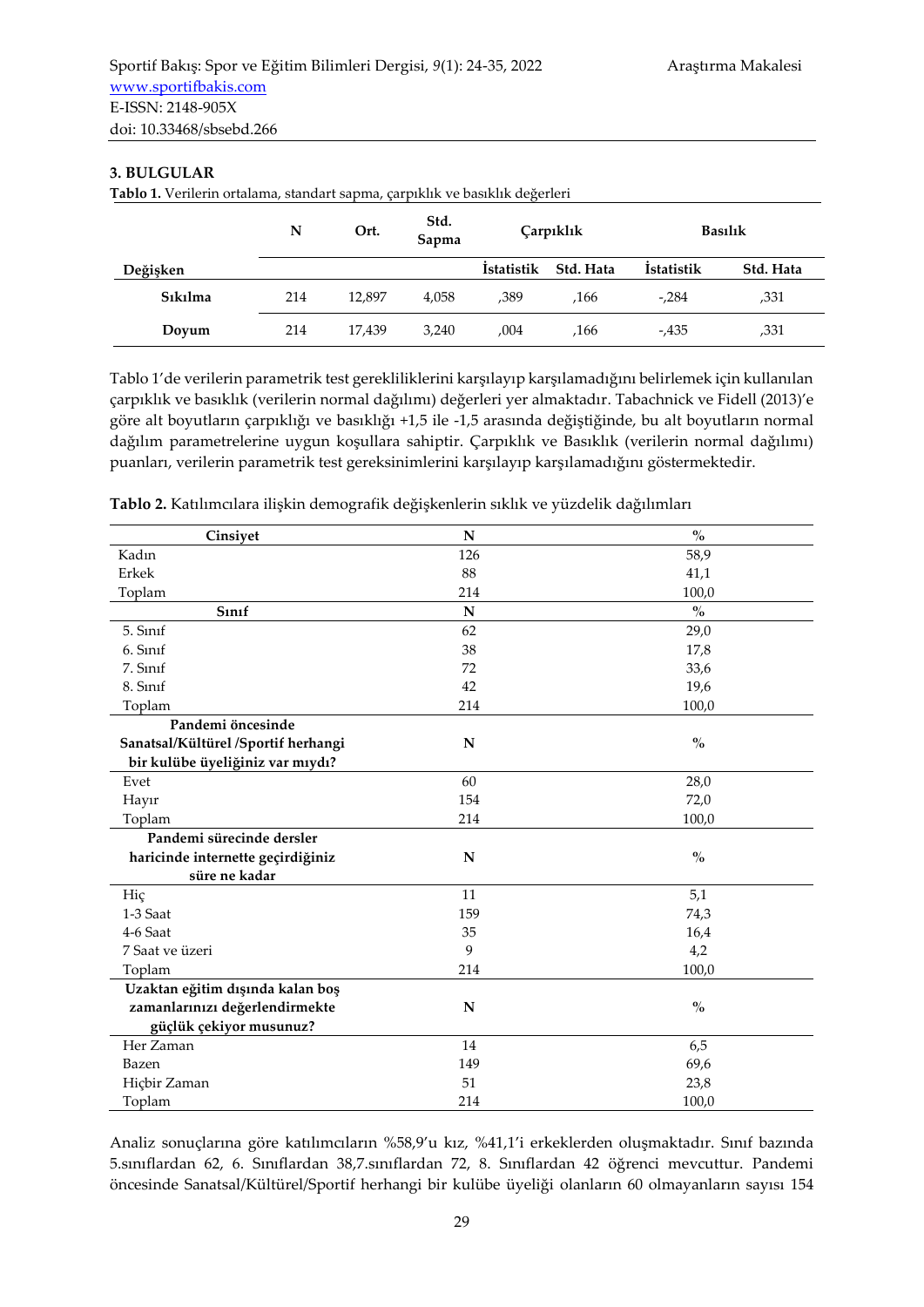öğrencidir. Pandemi sürecinde dersler haricinde internette geçirilen süre incelendiğinde %5,1'i Hiç, %74,3'ü 1-3 Saat, %16,4'ü 4-6 Saat, %4,2'si 7 Saat ve üzeri öğrenci vardır. Uzaktan eğitim dışında kalan serbest zamanlarını değerlendirmekte yaşadığı güçlüğü 14 öğrenci her zaman, 149 öğrenci bazen, 51 öğrenci hiçbir zaman seçerek belirtmiştir.

| Değişken |                  | N   | Ort.  | SS   | +<br>L | P     |
|----------|------------------|-----|-------|------|--------|-------|
| Sıkılma  | K <sub>1</sub> z | 126 | 13,56 | 4,20 | 2,925  | 0,004 |
|          | Erkek            | 88  | 11,94 | 3,65 |        |       |
| Doyum    | $K_{1Z}$         | 126 | 17,45 | 3,28 | 0,071  | 0,944 |
|          | <b>Erkek</b>     | 88  | 17,42 | 3,19 |        |       |

**Tablo 3.** Cinsiyete göre boş zaman sıkılma algısı

Analizler, cinsiyet değişkenine göre "Sıkılma" alt boyutunun p değeri 0,05 ten küçük olduğu için katılımcıların boş zaman sıkılma algısında anlamlı bir fark olduğunu ortaya koyarken **(t(212 ) = 2,925; p = 0,004)**, "Doyum" alt boyut puanlarının p değeri 0,05 ten büyük olduğu için katılımcıların boş zaman sıkılma algısında anlamlı bir farklılık olmadığını göstermektedir **(t(212) = 0,071; p = 0,944)**.

| Tablo 4. Katılımcıların Sınıflarına Göre Boş Zaman Sıkılma Algısı |  |  |  |
|-------------------------------------------------------------------|--|--|--|
|                                                                   |  |  |  |

|                |       | $5.$ Sinif | $6.$ Sinif<br>$7.$ Sinif<br>$8.5$ inif |           |                            |           |       |                        |              |       |                   |
|----------------|-------|------------|----------------------------------------|-----------|----------------------------|-----------|-------|------------------------|--------------|-------|-------------------|
|                |       | $(N=62)$   |                                        | $(N=38)$  |                            | $(N=72)$  |       | $(N=42)$               |              |       |                   |
| Değişken       | Ort.  | $S_{S}$    | Ort.                                   | <b>Ss</b> | Ort.                       | <b>Ss</b> | Ort.  | $\mathbf{S}\mathbf{s}$ | $\mathbf{F}$ | p     | Anlamlı farklılık |
| <b>Sikilma</b> | 12,09 | 3,59       |                                        |           | 11,76 3,64 13,25 4,14 14,5 |           |       | 4,41                   | 4,355        | 0,005 | 8 > 5<br>8 > 6    |
| Doyum          | 17,4  | 3,3        | 17,5                                   | 3,49      | 17,68                      | 3,41      | 17,02 |                        | 2,62 0,367   | 0,777 | -                 |

Tablo 4'te öğrencilerin Sıkılma ve Doyum alt boyut puanlarının sınıf değişkenine göre ANOVA sonuçları sunulmuştur. Katılımcıların "Doyum" alt boyut puanlarının sınıf değişkenine göre anlamlı bir şekilde farklılaşmadığı **(F(3,210)=4,355,p=0,005)**, "Sıkılma" alt boyut puanlarının ise anlamlı bir şekilde farklılaştığı tespit edilmiştir **(F(3,210)=3,367,p=0,777).** Farklılaşmanın hangi gruplar arasında olduğunu görmek amacıyla yapılan Post Hoc Tukey testi sonucu incelendiğinde farklılaşmanın, sekizinci sınıfta öğrenim gören katılımcılar (Ort=14,5) ile beşinci (Ort=12,09) ve altıncı sınıfta öğrenim gören katılımcılar (Ort=11,76) arasında olduğu gözlemlenmiştir.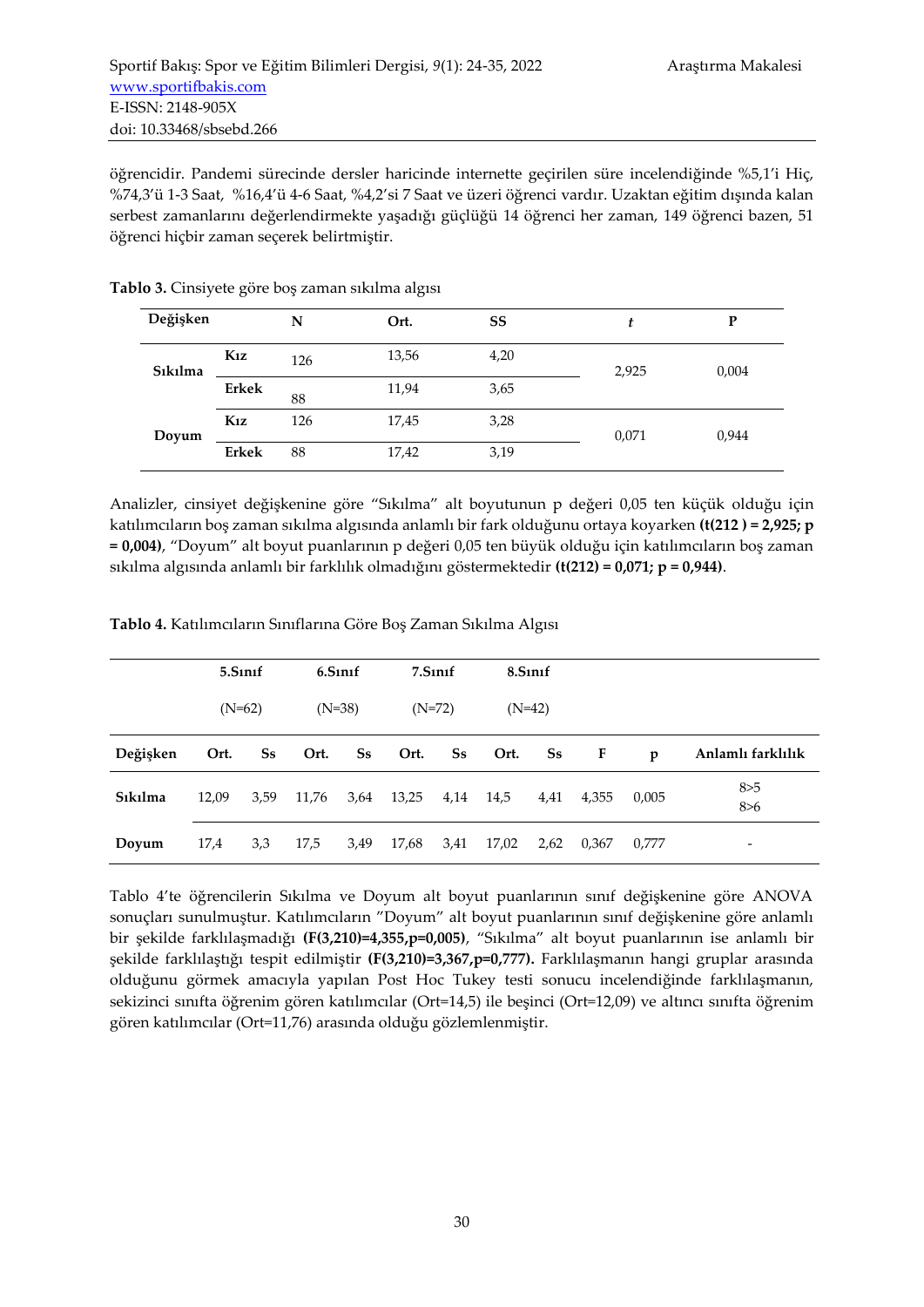| Değişken |             |              | Ort.  | <b>SS</b>         |       | D     |
|----------|-------------|--------------|-------|-------------------|-------|-------|
| Sıkılma  | <b>Evet</b> | 60           | 12,25 | 3,83              |       |       |
|          | Hayır       | 13,14<br>154 | 4,14  | $-1,460$<br>0,146 |       |       |
|          | <b>Evet</b> | 60           | 18,55 | 3,20              | 3,197 | 0,002 |
| Doyum    | Hayır       | 154          | 17,00 | 3,5               |       |       |

**Tablo 5.** Kulüp üyeliği olan katılımcılar ile kulüp üyeliği olmaya katılımcılar arasında boş zaman sıkılma algısı

Tablo 5'te katılımcıların ölçeklerden aldıkları puanların herhangi bir kulübe üye olup olmama durum değişkenine göre t-testi sonuçları sunulmuştur. Analizler, kulüp üyeliği olup ya da olmama durum değişkenine göre "Sıkılma" **(***t***(212)= -1,460; p=0,146)** alt boyutu puanı anlamlı bir şekilde farklılaşmazken, "Doyum" **(***t***(212)= 3,197; p=0,002)** alt boyut puanlarının anlamlı bir şekilde farklılaştığını göstermektedir.

|  |  | Tablo 6. Katılımcıların internette vakit geçirme sürelerine göre boş zaman sıkılma algısı |
|--|--|-------------------------------------------------------------------------------------------|
|  |  |                                                                                           |

|                |            | Hiç      |            | 1-3 Saat  |            | 4-6 Saat |       | 7 Saat ve üzeri |       |             |
|----------------|------------|----------|------------|-----------|------------|----------|-------|-----------------|-------|-------------|
|                |            |          |            | $(N=159)$ |            |          |       |                 |       |             |
|                |            | $(N=11)$ |            |           |            | $(N=35)$ |       | $(N=9)$         |       |             |
| Değişken       | Ort.       | Ss       | Ort.       | Ss        | Ort.       | Ss       | Ort.  | Ss              | F     |             |
|                |            |          |            |           |            |          |       |                 |       |             |
| <b>Sikilma</b> | 11,27 3,34 |          | 12,51 3,82 |           | 14,17      | 4,08     | 16,66 | 5,91            | 4,431 | 0,035       |
| Doyum          | 15,36 3,13 |          | 17,84 3,15 |           | 16,80 3,43 |          | 15,22 | 1,92            |       | 4,412 0,005 |

ANOVA testi sonuçlarına göre "Sıkılma" alt boyut puanlarının ölçümü sonucunda Levene istatistik sonucu (0,028) 0,05 ten küçük olduğundan gruplar homojen dağılmamıştır. Bu yüzden Wetch testini uygulanmıştır. Wetch testi sonucu p<0,05' den küçük olduğu için (p=0,035) katılımcıların internette vakit geçirme sürelerine göre boş zaman sıkılma algısında anlamlı fark görülmektedir **(F(3;21,844)=3,431;p=0,035).** Benzer şekilde "Doyum" alt boyut puanı da p<0,05' den küçük olduğu için (p=0,005) katılımcıların internette vakit geçirme sürelerine göre boş zaman sıkılma algısında anlamlı fark görülmektedir **(F(3,210)=4,412;p=0,005).** "Doyum" alt boyutundaki farklılaşmanın hangi gruplar arasında olduğunu görmek amacıyla yapılan Post Hoc LDS testi sonucu incelendiğinde farklılaşmanın, uzaktan eğitim dışında kalan sürede internette geçirilen 1-3 saat sürenin (Ort=17,84) ile '7 saat ve üzeri' sürenin (Ort=15,22) ve 'Hiç' (Ort=15,36) sürelerinde anlamlı bir farklılık tespit edilmiştir.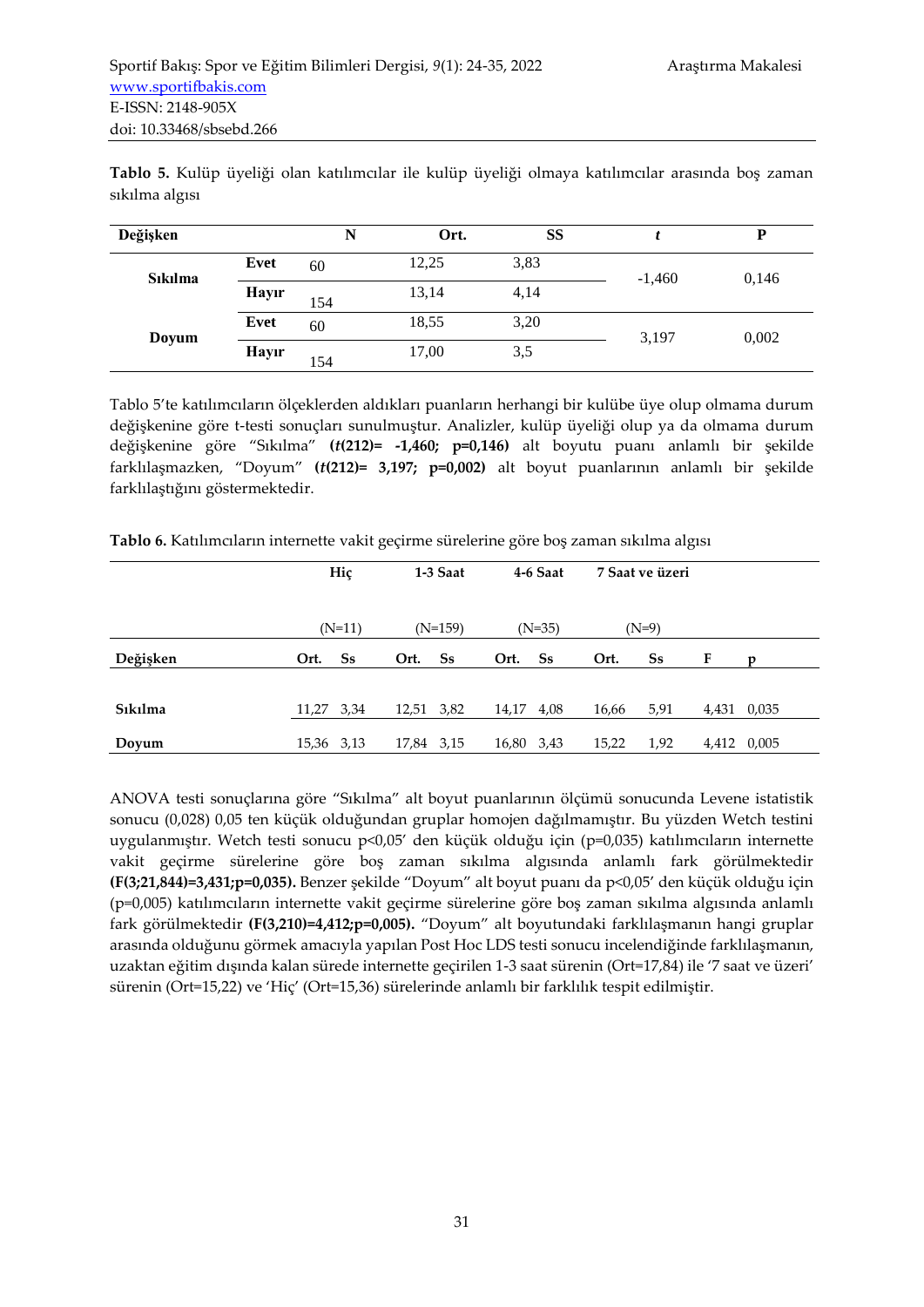|               | Her Zaman |          |       | Hicbir Zaman<br><b>Bazen</b> |       |          |        |           |
|---------------|-----------|----------|-------|------------------------------|-------|----------|--------|-----------|
|               |           | $(N=14)$ |       | $(N=149)$                    |       | $(N=51)$ |        |           |
| Değişken Ort. |           | Ss       | Ort.  | <b>Ss</b>                    | Ort.  | Ss       | F      | n         |
| Sikilma       | 17,71     | 4,79     | 13,41 | 3,54                         | 10,05 | 3,38     | 29,962 | $0,000^*$ |
| Doyum         | 14,85     | 3,67     | 17,49 | 3,21                         | 17,98 | 2,91     | 5,393  | 0,005     |

**Tablo 7.**Katılımcıların boş zamanı değerlendirmede güçlük çekme değişkenine göre boş zaman sıkılma algısı

Tablo 7 de analiz sonuçları, katılımcıların BZSAÖ'ne ilişkin toplam ortalama puanları "boş zamanı değerlendirme durumu" değişkenine göre "Doyum" alt boyut puanı **[F(2-211)=5,393; p<0,005]** anlamlı bir farklılık göstermiştir. "Sıkılma" alt boyutu puanı da **[F(2-211)=29,962; p<.05]** anlamlı bir farklılık göstermiştir. Farklılaşmanın hangi gruplar arasında olduğunu görmek amacıyla Tukey HSD çoklu karşılaştırma testi yapılmıştır. Sonuçlara göre boş zamanları değerlendirmede "hiçbir zaman" güçlük çekmeyen katılımcıların toplam puanları (Ort.=28.03) ile "bazen" (Ort.=30,90) ve "her zaman" güçlük çeken (Ort.= 32,56) katılımcıların puanları arasında boş zamanları değerlendirme durumlarına göre anlamlı farklılık olduğu ve boş zamanları değerlendirmede "her zaman" güçlük çeken katılımcıların BZSAÖ'ne ilişkin toplam ortalama puanlarının diğer iki gruba göre daha yüksek olduğu görülmektedir.

#### **4. TARTIŞMA**

Bu bölümde uygulanan istatistiksel analizler neticesinde elde edilen bulgular, literatürdeki örnekleri ile birlikte tartışılmıştır. Analiz sonuçlarına göre kız katılımcıların boş zamanda sıkılma algı puanları erkek katılımcılardan daha yüksektir. Yani kız katılımcılar uzaktan eğitim sürecinde erkeklere göre boş zamanlarında daha fazla sıkılma algısına sahiptir. Lüteratürde yapılan güncel çalışmalar da kadın öğrencilerin erkeklere göre daha fazla boş zamanda sıkılma algısına sahip olduğunu göstermektedir. Örneğin Yaşartürk, Akyüz ve Karataş (2017) çalışmalarında "Sıkılma" alt boyutunda cinsiyet değişkenine göre anlamlı bir fark olduğunu ifade etmişlerdir. Bu doğrultuda her iki çalışmanın bulgularının paralellik gösterdiği söylenebilir. Ayrıca literatürde kadın katılımcıların boş zaman içerisinde algıladıkları özgürlüğün erkek katılımcılar ile karşılaştırıldığında daha yüksek seviyede olduğunu belirten çalışmalarda mevcuttur (Yumuk ve Altıntaş, 2019).

Araştırmadan elde edilen bir diğer sonuç ise katılımcıların boş zamanlarda sıkılma algılarında sınıf değişkenine göre "Sıkılma" alt boyutunda anlamlı bir farklılık olduğudur. Fakat "Doyum" alt boyutunda sınıf değişkeni açısından herhangi bir farklılık tespit edilememiştir. Bu bulgu, literatürde yer alan bazı çalışmaların bulguları ile benzerlik göstermektedir (Kara ve ark.,. 2018). Diğer yandan sekizinci sınıfta öğrenim gören katılımcıların sıkılma algılarının daha yüksek olduğu tespit edilmiştir.

Tablo 5 de yer alan analiz sonuçlarına göre BZSAÖ ortalama puanlarının "kulüplere üyelik" değişkenine göre istatistiksel olarak sıkılma alt boyutunda anlamlı bir farklılığın olmadığı tespit edilirken doyum alt boyutunda anlamlı bir farklılık görülmüştür. Toplamda sportif/kültürel/sanatsal kulüplere üyelikleri olan katılımcıların az olduğunu görülüp bu açıdan değerlendirildiğinde, kulüp üyeliği olan katılımcı sayısının az olmasının sıkılma algısında anlamlı bir farklılık bulunmamasının temel nedeni olduğu söylenebilir. Ayrıca literatür incelendiğinde öğrenci kulüplerine üye olan öğrencilerin rekreasyon etkinliklerinin haz alma ve eğlenmelerine yardımcı olduğu, sosyal başarı elde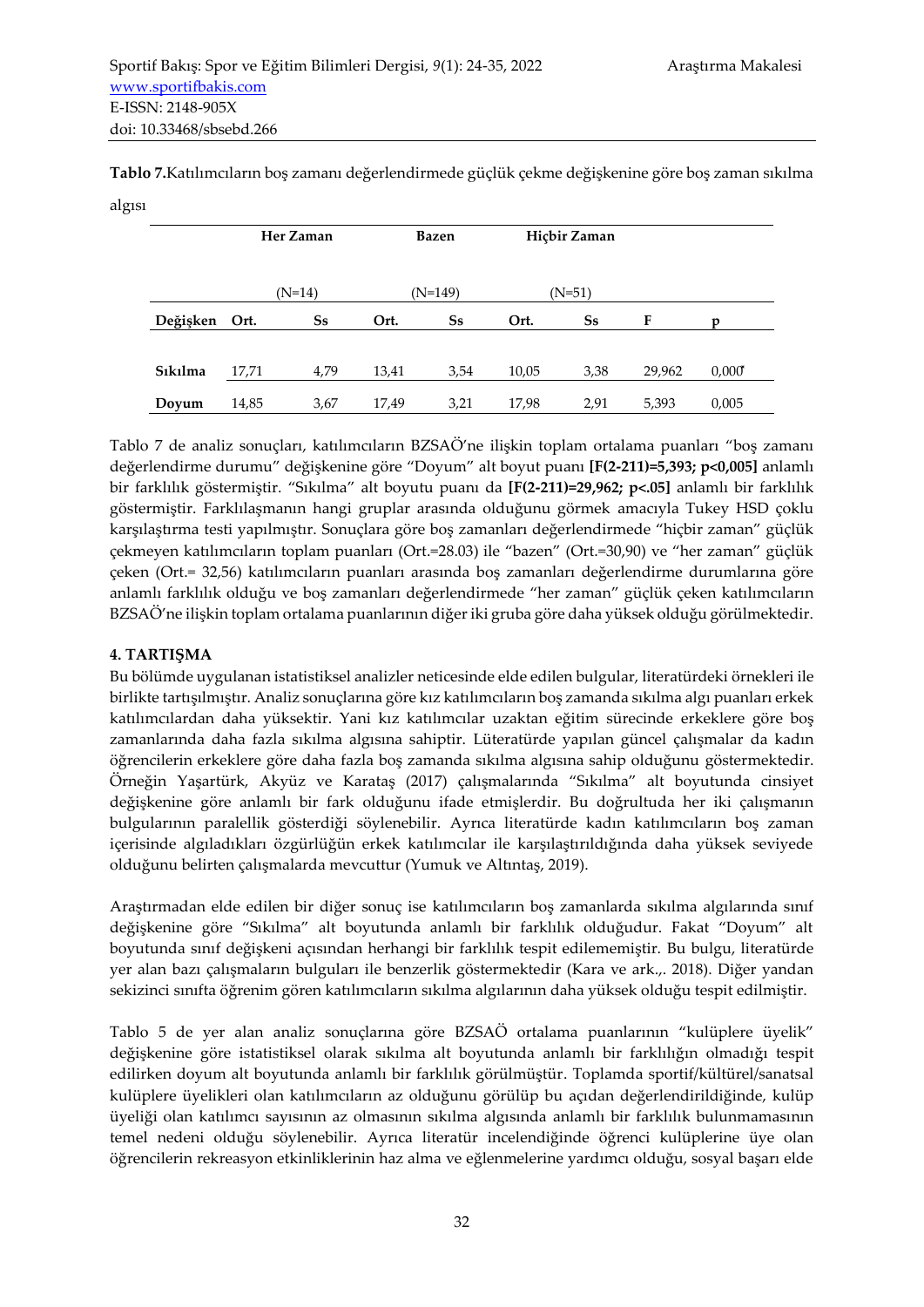etmelerini desteklediği ve kendini geliştirmelerine katkısı olduğunun öğrenci kulüplerine üye olmayan katılımcılara göre daha farkında olduğu anlaşılmaktadır (Üstün ve Aktaş Üstün, 2020).

Tablo 6 incelendiğinde uzaktan eğitim dışında kalan sürede internette geçirilen zamana göre katılımcıların boş zamanda sıkılma algılarında anlamlı farklılıklar görülmüştür. Bu farlılıklar uzaktan eğitim dışında 1-3 saat internette vakit geçirenler (Ort=17,84) ile 7 saat ve üzerinde vakit geçirenler (Ort=15,22) ve hiç vakit geçirmeyenler (Ort=15,36) arasındadır. 2020 Bahar dönemi için sadece uzaktan eğitim, açık öğretim ve dijital eğitim seçenekleri mevcuttur. COVID 19 nedeniyle bahar döneminde yüz yüze eğitim yapılamamıştır (Altun Ekiz, 2020). Bu durum, öğrencilerin dışarıda olan rekreaktif etkinliklere katılımını sınırlamıştır. Öğrenciler ders arasında evde olduklarından enerji boşaltımı sağlayamamış ve sıkılma algıları artıştır. Katılımcılar boş zamanlarını değerlendirmekte güçlük yaşamaktadır. Tablo 7 de ölçülen "boş zamanı değerlendirme durumu" değişkenine göre de "her zaman" güçlük çekildiği görülmektedir.

#### **5. SONUÇ**

Sonuç olarak, cinsiyet açısından bakıldığında kız katılımcıların erkek katılımcılara oranla sıkılma algılarının daha yüksek olduğu görülmüştür. Çalışmadaki öğrencilerin büyük bir çoğunluğunun sportif/kültürel/sanatsal bir kulübe üyeliği olmadığı görülmüştür. Buda boş zamanda sıkılma algıları ölçeğinin doyum alt boyutunda anlamlı bir farklılık yaratmaktadır. Katılımcıların boş zamanı değerlendirme durumu ölçüldüğünde ise bu zamanı değerlendirmekte "her zaman" güçlük yaşadıkları görülmektedir.

Elde edilen bulgular ve literatür ışığında, katılımcıların uzaktan eğitim süresinde, gerek ders aralarında gerekse de günlük işlerinin olmadığı durumlarda sahip oldukları boş zamanı nasıl değerlendireceklerini bilmedikleri ya da gerekli kültürel ve sportif rekreasyonel etkinlikleri bulamadıkları söylenebilir. Bu durumu çözüme kavuşturmak için yaşadıkları ilçede rekreatif çalışmaların arttırılması önerilmektedir. Öğrencilerin rekreatif etkinliklere dâhil olması için çalışmalar yapılmalı ve bu etkinliklerin normal yaşantılarının içine dâhil edilerek rutin bir hale gelmesi sağlanmalıdır.

Ayrıca yapılacak rekreatif çalışmalar kapsamında çevredeki öğrencilere çeşitli yaşam alanları oluşturulması planlanmalıdır. Bu planlama doğrultusunda gerekli workshop eğitimleri verilerek öğrenciler bilinçlendirilmelidir.

#### **Yazar Katkıları**

Yazarlar çalışmaya eşit derecede katkı sağlamışlardır.

#### **Çıkar Çatışması**

Yazarlar çalışma ve yayımlanması konularında herhangi bir çıkar çatışması belirtmemişlerdir.

#### **Etik Beyan**

Bu makalede dergi yazım kurallarına ve bilimsel araştırma ve yayın etiği kurallarına uyulmuştur.

Makale ile ilgili doğabilecek her türlü ihlallerde sorumluluk yazarlara aittir.

#### **KAYNAKÇA**

Allen, I. E., & Seaman, J. (2017). *Digital compass learning: Distance education enrollment report 2017.* Babson Survey Research Group.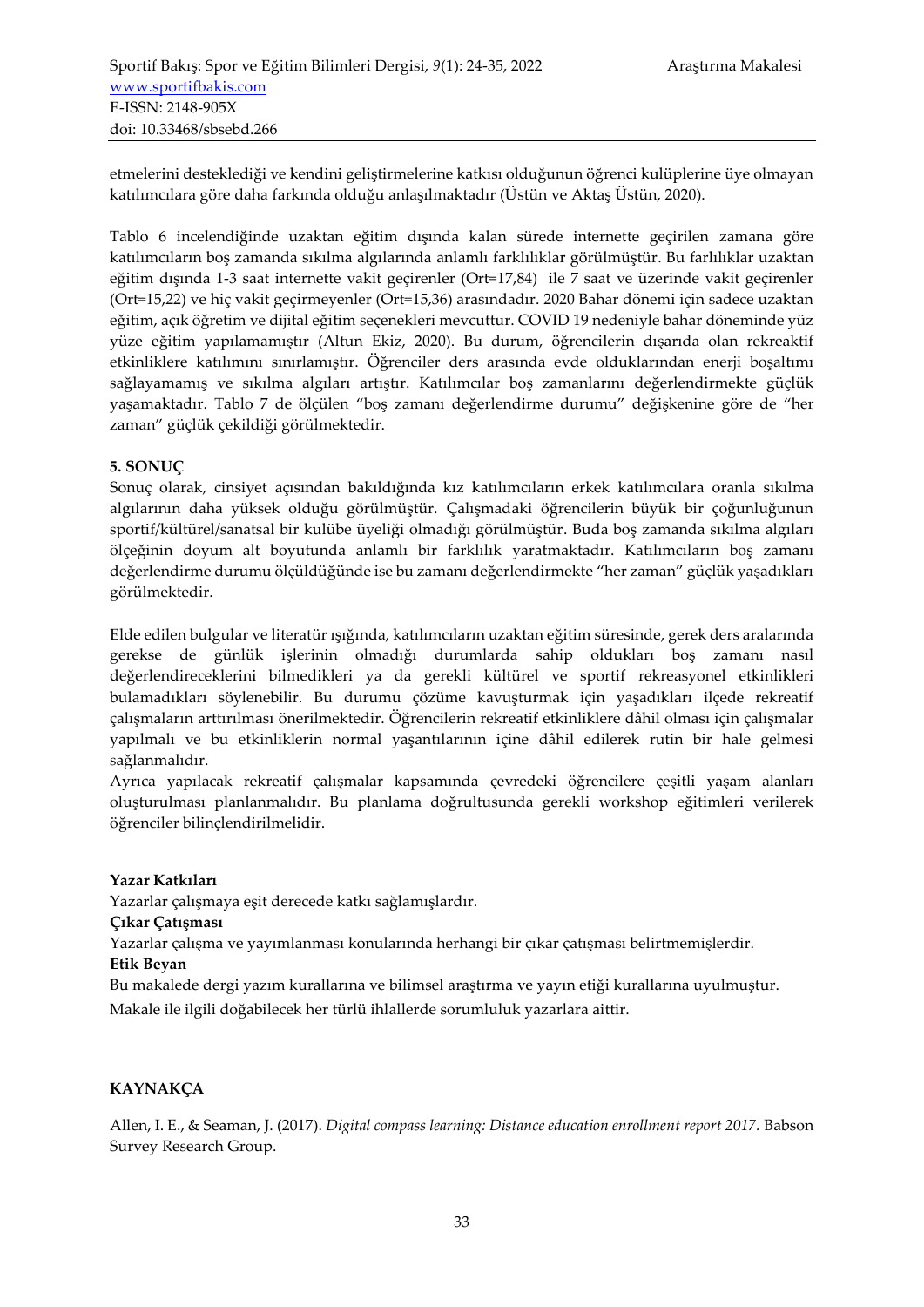Arslan, S. (2011). Serbest zaman kullanımı: Sıradan serbest zaman etkinlikleri ve sistemli serbest zaman etkinlikleri. *Erzincan Üniversitesi Eğitim Fakültesi Dergisi*, *13*(2), 1-10.

Aydemir, M. (2018). *Uzaktan eğitim program, ders ve materyal tasarımı*. Konya: Eğitim Yayınevi.

Aydın, İ., Öncü, E., Akbulut, V., & Küçük Kılıç, S. (2019). Öğretmen adaylarında boş zaman sıkılma algısı ve psikolojik sağlamlık ilişkisi. *Beden Eğitimi ve Spor Bilimleri Dergisi*, *21*(1), 39-53.

Doğan, M., Elçi, G., & Gürbüz, B. (2019). Serbest zaman doyumu, serbest zamanda sıkılma algısı ve iş tatmini ilişkisi: Akademisyenler üzerine bir araştırma. *SPORMETRE Beden Eğitimi ve Spor Bilimleri Dergisi*, *17*(1), 154-164. <https://doi.org/10.33689/spormetre.521555>

Altun Ekiz, M. (2020). Beden eğitimi ve spor yüksekokulu öğrencilerinin karantina dönemindeki uzaktan eğitim ile ilgili görüşleri (Nitel bir araştırma). *Spor ve Rekreasyon Araştırmaları Dergisi*, *2*(Özel Sayı 1), 1-13.

Can, E. (2015). Boş zaman, rekreasyon ve etkinlik turizmi ilişkisi. *İstanbul Sosyal Bilimler Dergisi, 10,* 1- 17.

Ekinci, N. E., Işık, U., & Üstün, Ü. D. (2020). Leisure satisfaction and life satisfaction of older adults: The effect of a ten-week recreation program. *Ambient Science*, *7*, 102-106.

Gümüşgül, O., & Aydoğan, R. (2020). Yeni tip koronavirüs-covid 19 kaynaklı evde geçirilen boş zamanların ev içi rekreatif oyunlar ile değerlendirilmesi. *Spor Eğitim Dergisi*, *4*(1), 107-114.

Harris, M. B. (2000). Correlates and characteristics of boredom and boredom proneness. *Journal of Applied Social Psycholog, 30,* 47-77.

Işık, U. (2021). Sporun duyguları tanıma üzerindeki etkisi. *Spor ve Rekreasyon Araştırmaları Dergisi, 3*(2), 25-36.

Iso-Ahola, S. E., & Weissinger, E. (1990). Perceptions of boredom in leisure: Conceptualization, reliability and validity of the leisure boredom scale. *Journal of Leisure Research*, *22*(1), 1-17.

Kara, F. M., & Özdedeoğlu, B. (2017). Serbest zamanda sıkılma algısı ve algılanan engeller arasındaki ilişkinin incelenmesi. *Sport Sciences, 12*(3), 24-36.

Kara, F. M., Gürbüz, B., Küçük Kılıç, S., & Öncü, E. (2018). Beden eğitimi öğretmeni adaylarının serbest zaman sıkılma algısı, yaşam doyumu ve sosyal bağlılık düzeylerinin incelenmesi. *Journal of Computer and Education Research*, *6*(12), 342-357.

Koç, E. S. (2021). Nasıl bir uzaktan eğitim? 1 yılın sonunda yapılan çalışmaların değerlendirilmesi. *International Anatolia Academic Online Journal Social Sciences Journal*, *7*(2), 13-26.

Martin, M., Sadlo, G., & Stew, G. (2006). The phenomenon of boredom. *Qualitative Research in Psychology, 3*(3), 193-211.

Parlakyıldız, S., & Koçak, F. (2022). Kadınların fiziksel aktiviteye katılımında serbest zamanın anlamı ve kültür. *Ankara Üniversitesi Sosyal Bilimler Dergisi*, *13*(1), 112-123.

Özdoğan, A. Ç., & Berkant, H. G. (2020). Covid-19 pandemi dönemindeki uzaktan eğitime ilişkin paydaş görüşlerinin incelenmesi. *Milli Eğitim Dergisi*, *49*(1), 13-43.